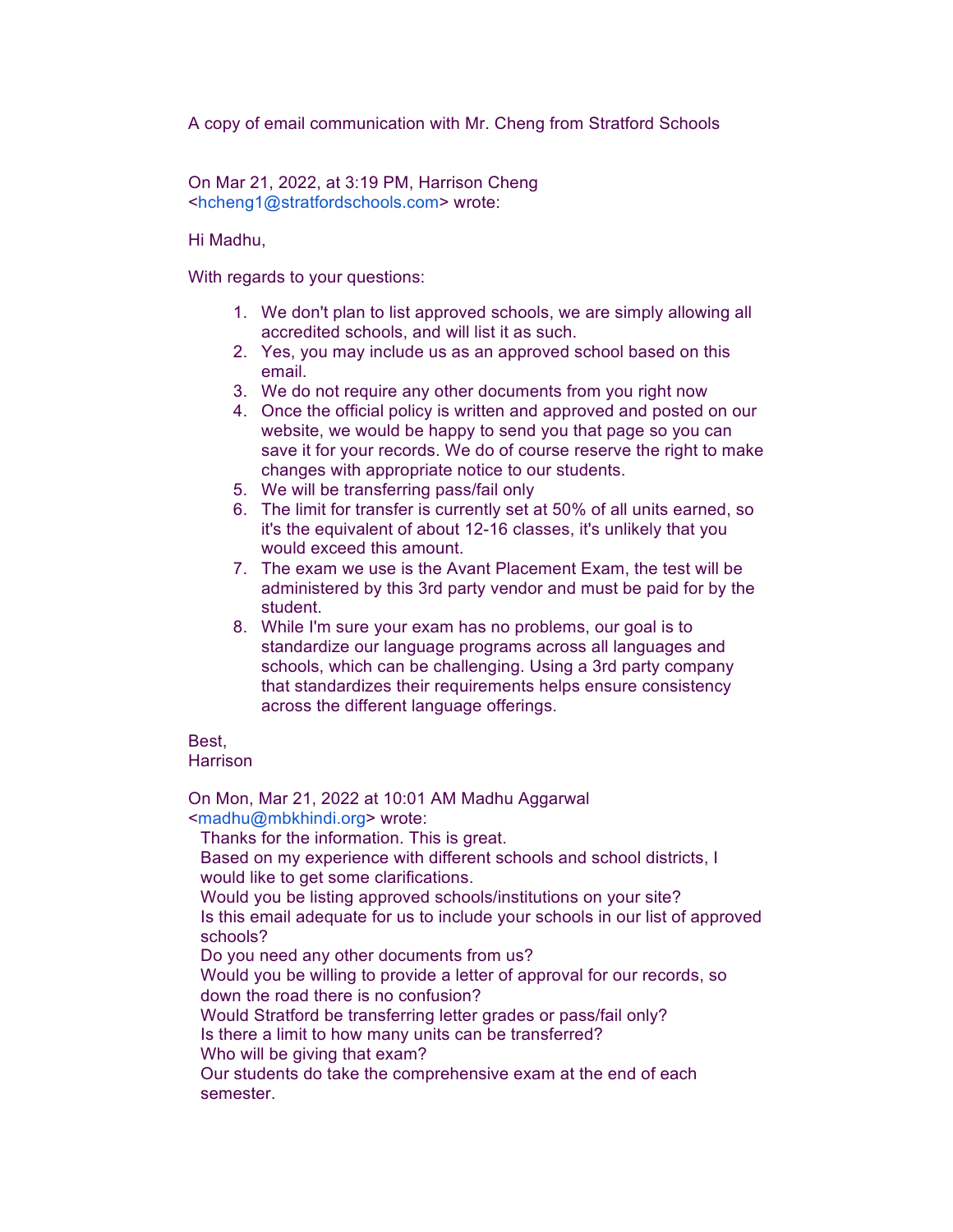We will be happy to provide a copy of that assessment to your school if need be.

Respectfully, Madhu

On Mon, Mar 21, 2022 at 9:45 AM Harrison Cheng <hcheng1@stratfordschools.com> wrote: Hi Madhu,

We have decided to accept credit taken from outside institutions. However, we are also requiring that our students pass a "language proficiency exam" at the end of each year to confirm that they've mastered the language at that level in order to ensure consistency across outside institutional instruction.

Best, **Harrison** 

> On Wed, Feb 9, 2022 at 11:36 AM Madhu Aggarwal <madhu@mbkhindi.org> wrote: Dear Mr. Cheng,

Good to hear from you.

Our school is WASC accredited, and has approval from multiple schools/school districts for transfer of grades and credits for students in grade 7th-12th.

We have posted some of this information on our site at https://mbkhindi.org/academics/hindi-for-credit/faq

Curriculum is aligned with State and National Standards for the World Languages in the 21st Century.

I will be happy to schedule a virtual meeting if need be. These courses do satisfy the a-g requirements for college admission once approved by the school administration/principal. Here is our communication with UCOP in this regard.

I Hope this is helpful.

Let me know if you would like me to send you any other information or documents.

Respectfully, Madhu

----

You may refer them to UC's principal certification policy, of which they may already be aware. As a reminder, principal certification permits the school principal, or another appropriate individual at the school, to opt to agree to certify courses are comparable to other college prep courses offered at their schools without placing them on their A-G lists. These courses may then be listed on a transcript without being listed on an A-G list, and may be used by students to fulfill A-G requirements. The full policy is described on page 15 of The Quick Reference Guide to UC Admissions.